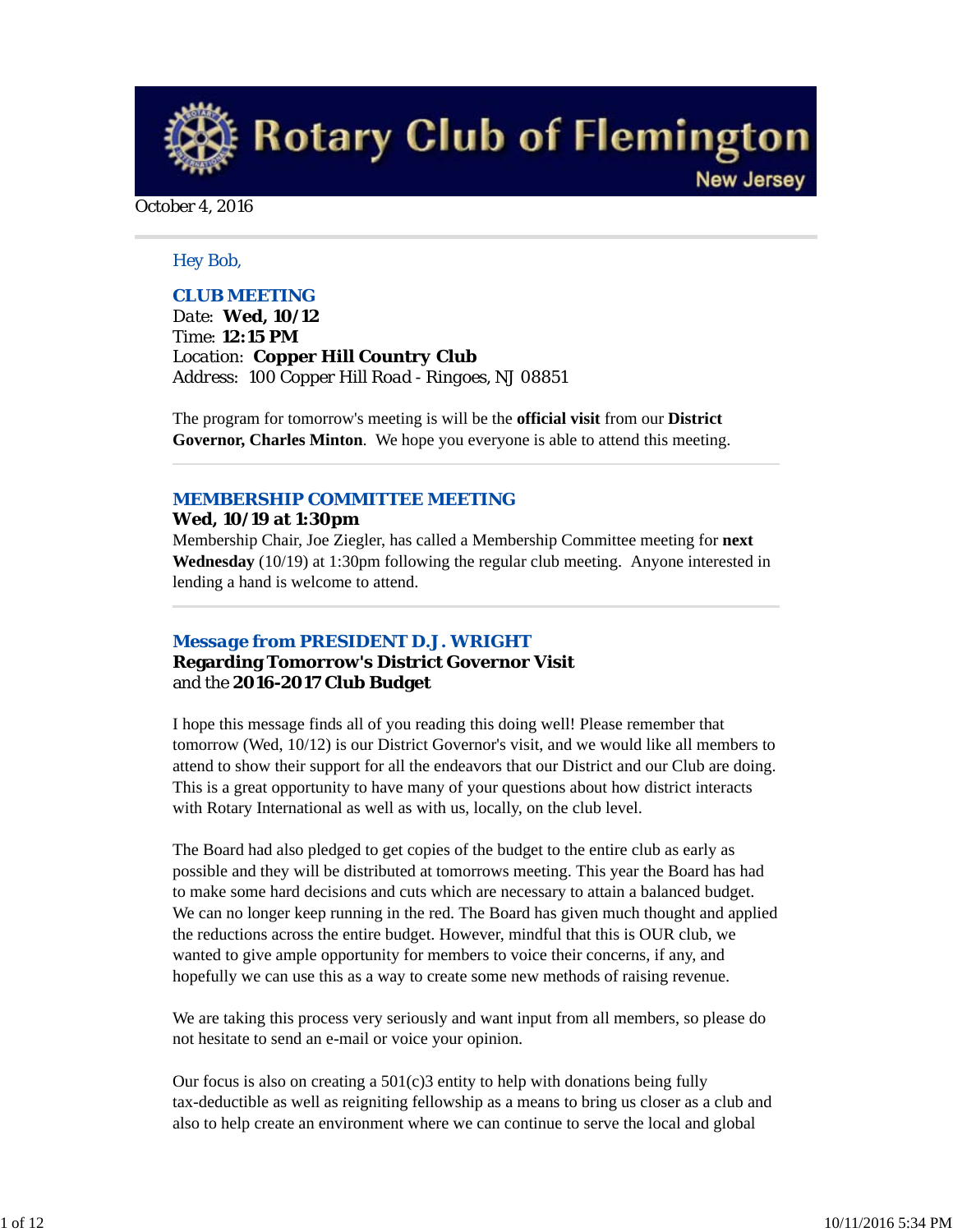communities for many, many more years! As I have and will continue to say, this is OUR club and will only be successful if everyone gets involved on some level. We have seen, as most service organizations have, a reduction of membership over the last several years, mostly because "life" has become hard for many to commit both their time and finances. Being mindful of that, I know that the Rotary Club of Flemington is still going strong and can continue to grow and do wonderful things. It just will take getting "back to the basics" and remembering why we are all Rotarians and especially, how the Rotary Club of Flemington is truly a family.

I am looking forward to seeing our club continue to prosper by returning to the roots of why it was formed in the first place: service above self.

Yours in service and fellowship,

D.J. Wright President

# **Hunterdon Helpline Honors The Great Borough of Flemington and Volunteer & Entrepreneur D.J. Wright Monday, October 17 at 5:30pm**

Join us as we stroll through Flemington from one venue to the other for appetizers, dinner and dessert. Also support Hunterdon Helpline's free programs and services to those in need and the local businesses of Flemington. Tickets are limited. Reserve yours by October 12th. For more info, call 908-782-4357 or goto www.helplinehc.org/donate

And... we honor a person known for giving back, paying it forward and making a difference: **Daniel James "D.J." Wright**. Help us say thank you for his community service!



*13th Annual HOMES of HOPE DINNER* **Wed, October 19, 2016** (6 to 9 pm) Hotel Somerset-Bridgewater 110 Davidson Avenue - Somerset, NJ Cost: **\$60 per Person**

**Click Here** to download a flyer for the upcoming 13th Annual Homes of Hope dinner being held at the Hotel Somerset-Bridgewater. There will be a

cocktail hour (cash bar) and dinner. **Please RSVP by October 10th**.

Although the project is not over, this will be the final dinner. Come and celebrate the difference that has been made via the project. The village in Ecuador is an ongoing success and the children are doing well. Our friends from Ecuador will also be at this dinner.

If you are able to attend, please let President D.J. know. Click Here to generate an email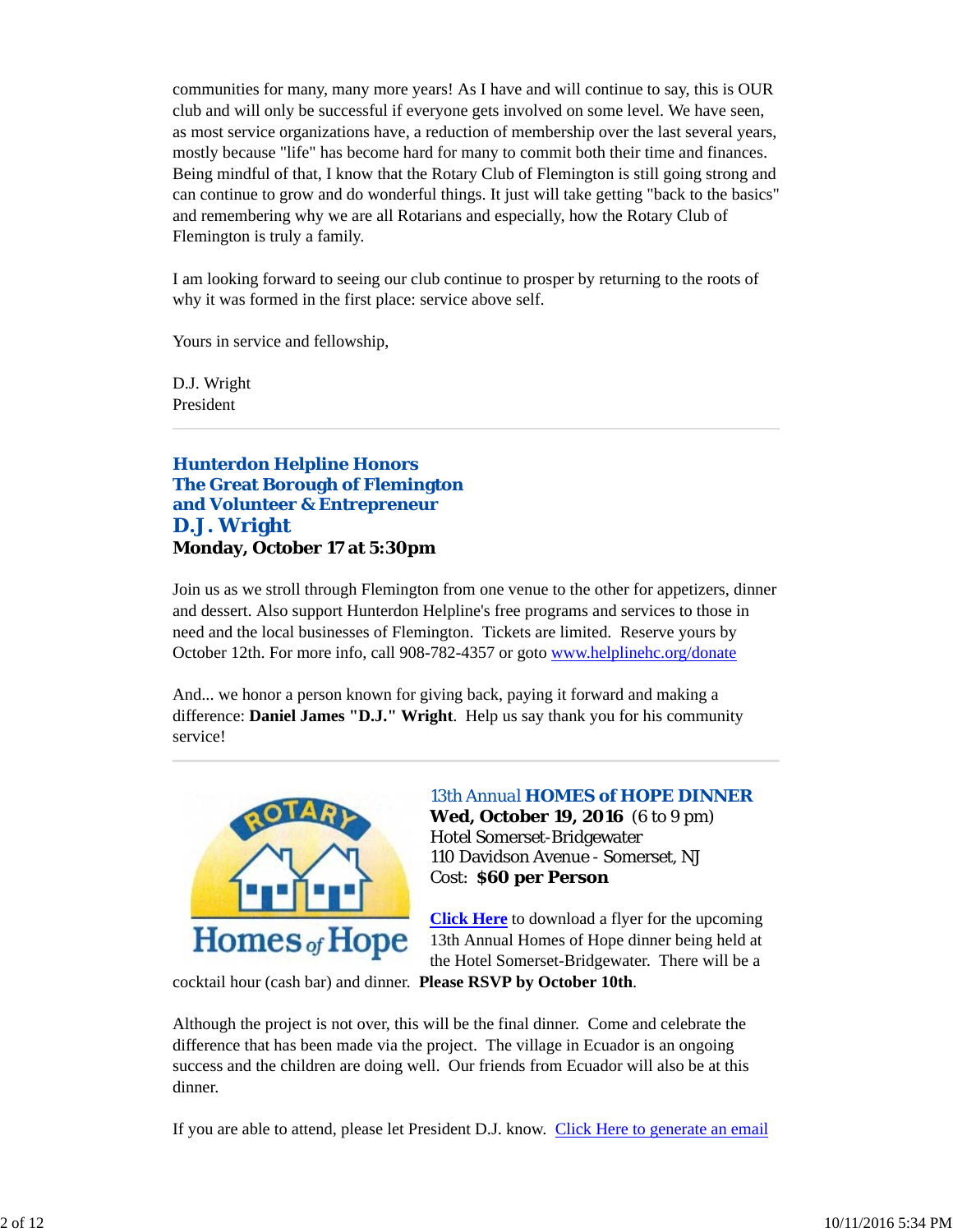

**42nd Annual PANCAKE DAY plus COSTUME CONTEST**  *and Halloween High School* Date: **Sat, October 29, 2016** Time: **7am** to **12noon** Hunterdon Central Regional H.S. 29 Junction Road - Flemington, NJ

If you enjoy a great family event and lots of delicious pancakes, then plan to attend

Flemington Rotary's **42nd Annual Pancake Day plus Costume Contest & Halloween High School** on Saturday, October 29. Doors open at **7am** and close at **12noon**.

This annual event will take place at the Commons at Hunterdon Central Regional High School in Raritan Township. The Commons is near Hunterdon Central's field house, at 29 Junction Road, in Flemington.

The Rotary Club of Flemington Helps the Local Community - Proceeds generated from Pancake Day provide scholarships for HCRHS & HC-Polytech graduating seniors.

**HALLOWEEN HIGH SCHOOL** - Fun for the Entire Family - Special activities will include an indoor Halloween High School from **9am** until **11am**, sponsored by Hunterdon Central. Family members of all ages are welcome to participate in the Halloween High School, including all of the activities. Note that a **Paid admission** to Pancake Day is required in order to participate in Halloween High School.



**COSTUME CONTEST** - A **Costume Contest** will be held during the Pancake Day event. The contest will begin at **10:30am** and is for the **Ages** of Infant to 16. **Cash Prizes** for best costumes as selected by the judges! Note that a **Paid admission** to Pancake Day is required in order to participate in the Costume Contest. The categories for the costume contest are:

- **SCARRIEST** costume.
- **SUPER HERO** costume.
- **ANIMAL** costume.
- **FUNNIEST** costume.
- **PRINCESS** costume.
- **FAMOUS PERSON** costume.

**DELICIOUS PANCAKES and more** - Rotary will have delicious Buttermilk Pancakes for all ages to enjoy from **7am** to **12noon**! And, in addition to the flapjacks, sausage, juice, coffee & tea, there will also be a bake sale. The bake sale will offer a broad selection of cookies, cakes, pies and pastries prepared by Rotary members and their families.

**EVENT TICKETS** - Pancake Day tickets are available in advance from Rotary Club of Flemington members, or at the door. Enjoy as much as you can eat & drink! This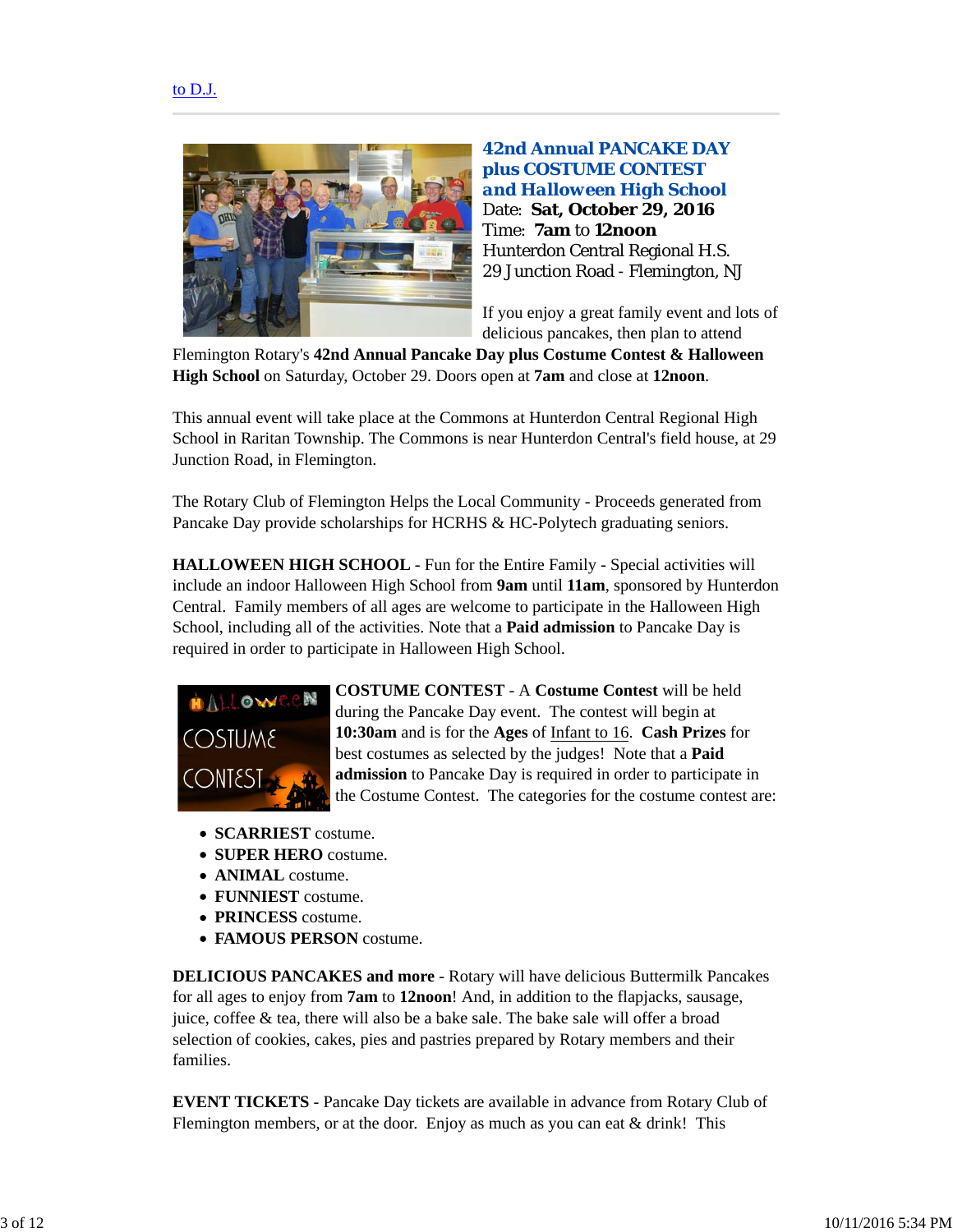includes pancakes, sausages, butter, syrup, coffee, tea, juice and milk. Cost is only \$8.00 for adults; \$5.00 for children ages 5 - 11; Children under 5 are free. Ticket cost includes admission to the Costume Contest, any special exhibits & Halloween High School.

**OPTIONAL FOOD PANTRY DONATIONS** - We will gladly accept non-perishable food donations, which will be distributed to the local food pantries. The Rotary Club of Flemington would like to thank the generosity of the many local community businesses who help make the event possible.

For more info, goto www.FlemingtonRotaryNJ.org or contact Event Chair, Lynn Hyman at 908-304-4199 or by email at lynnjim5@verizon.net



www.hunterdonhealthcare.org

Thanks to the **Hunterdon Healthcare System** for being our **Primary Event Sponsor**!



# *The BAKE SALE at Pancake Day* **Saturday, October 29, 2016**

Terry Martin wanted to let you know that the **BAKE SALE** will take place during our Annual Pancake Day event from 7am to 12noon on Sat, October 29 at the HCRHS Commons.

All Rotarians are requested to bring a baked item to

the event. Or if you prefer, you could donate \$10 instead and Terry Martin will gladly purchase items on your behalf.

Baked items can be dropped off on Friday night (10/28) between 6-7pm at the HCRHS Commons OR on Saturday Morning (10/29) by 7:00 am. If everyone made or donated something, we could make an extra \$300.00. Thanks in advance for your support!!! If you have any questions, please CLICK HERE to email Terry Martin.

# *Two (2) Potential New Members*

The Board and Membership Committee have approved two (2) potential candidates for membership in Flemington Rotary. President D.J. announced this information at the Wednesday, 9/21 lunch meeting. Members had until the end of business on **Tuesday, 9/27** to submit a written objection to the board. Since no objections were received, the proposed members are eligible for membership and will have their Orientation meeting scheduled. The following are the potential members: -------

## *PROPOSED NEW MEMBER* **Johanna S. Ruberto**

The Membership Committee and Board have approved **Johanna Ruberto** for potential membership in the Rotary Club of Flemington. Johanna has been proposed by Joe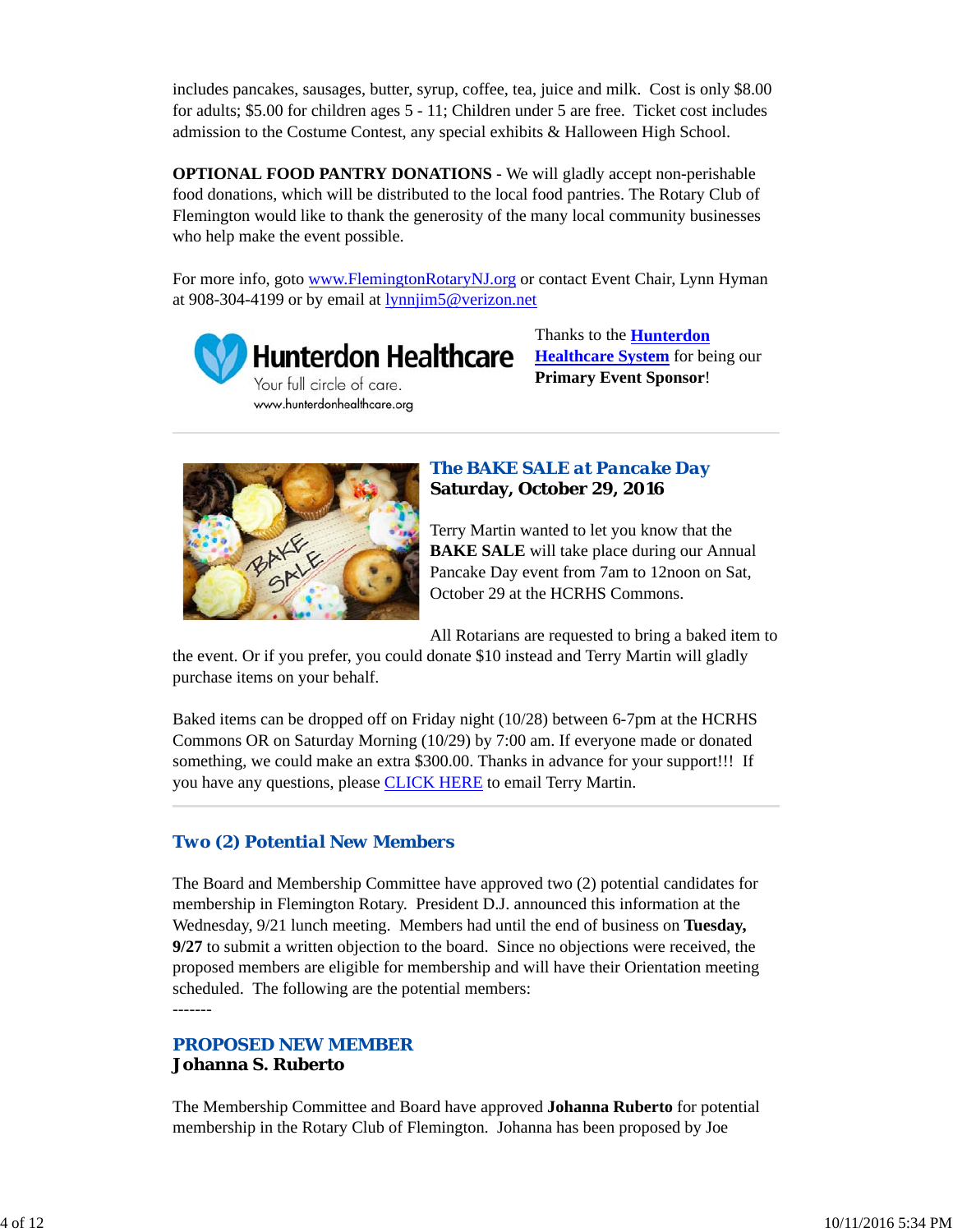Ziegler and has attended several of our club meetings. She would have the proposed classification of "**High School Administration**". Johanna is the Superintendent for the Hunterdon Central Regional High School. She also resides here in Flemington, NJ.

-----

# *PROPOSED NEW MEMBER* **Allan Steven Vera**

The Membership Committee and Board have approved **Allan Steven Vera** for potential membership in the Rotary Club of Flemington. Allan has been proposed by Joe Ziegler and has attended several of our club meetings. He would have the proposed classification of "**Investment Advisor**". Allan is a Financial Advisor with Taranto & Associates located on Route 31 in Lebanon, NJ. Allan and his family live in Clinton, NJ. He was born in Ecuador and moved to Bernardsville, NJ in 1992. He graduated from Rutgers University in 2006 and received a masters degree from College of Saint Elizabeth in 2008. He was a soccer coach for 15 years and a teacher for 5 years in NJ. He taught 5th grade as well as kindergarten. He is a former member of the Rotary Club of Bernardsville, NJ.

### *BOY SCOUTS of AMERICA*

**Honoring Alvin "Archie" Fagan as the Hunterdon County Distinguished Citizen** with Special Speaking Engagement by Donald Mann **Thursday, October 20 6:00 PM Registration & 7:00 PM Program** Hunterdon Central Regional High School - Little Theater

The Washington Crossing Council of the Boy Scouts of America will be honoring Archie Fagan of Flemington ShopRite fame. A special guest will include Don Mann, former US Navy SEAL Team Six Commando, CIA Operative. Tickets are \$25 per person.

**Click Here** to download a PDF of the flyer complete with sign-up information.

# *YouTube VIDEOS from the 9/17/2016 Rotary Club of Flemington Meeting* **Featuring Dr. A.V. Sathayanarayana's "Dance Therapy Program"**

Below are links to three different videos that were taken at the Rotary Club of Flemington, NJ club meeting held on Wed, 9/17/2016 at the Copper Hill Country Club. The featured speaker at the meeting was **Dr. A.V. Sathayanarayana**, who spoke about his **Dance Therapy Program**. Dr. S. is a Rotary Past-President (2010-11) and is the current Director of the Shristi Center of Performing Arts & Institute of Dance Therapy located in Bengaluru. He is affiliated with the Yoga Samskrutham University located in Orlando, Florida. The videos show some of the dances he uses in his therapy that he shared with the members of Flemington Rotary.

**Click Here** to watch Video #1 of 3.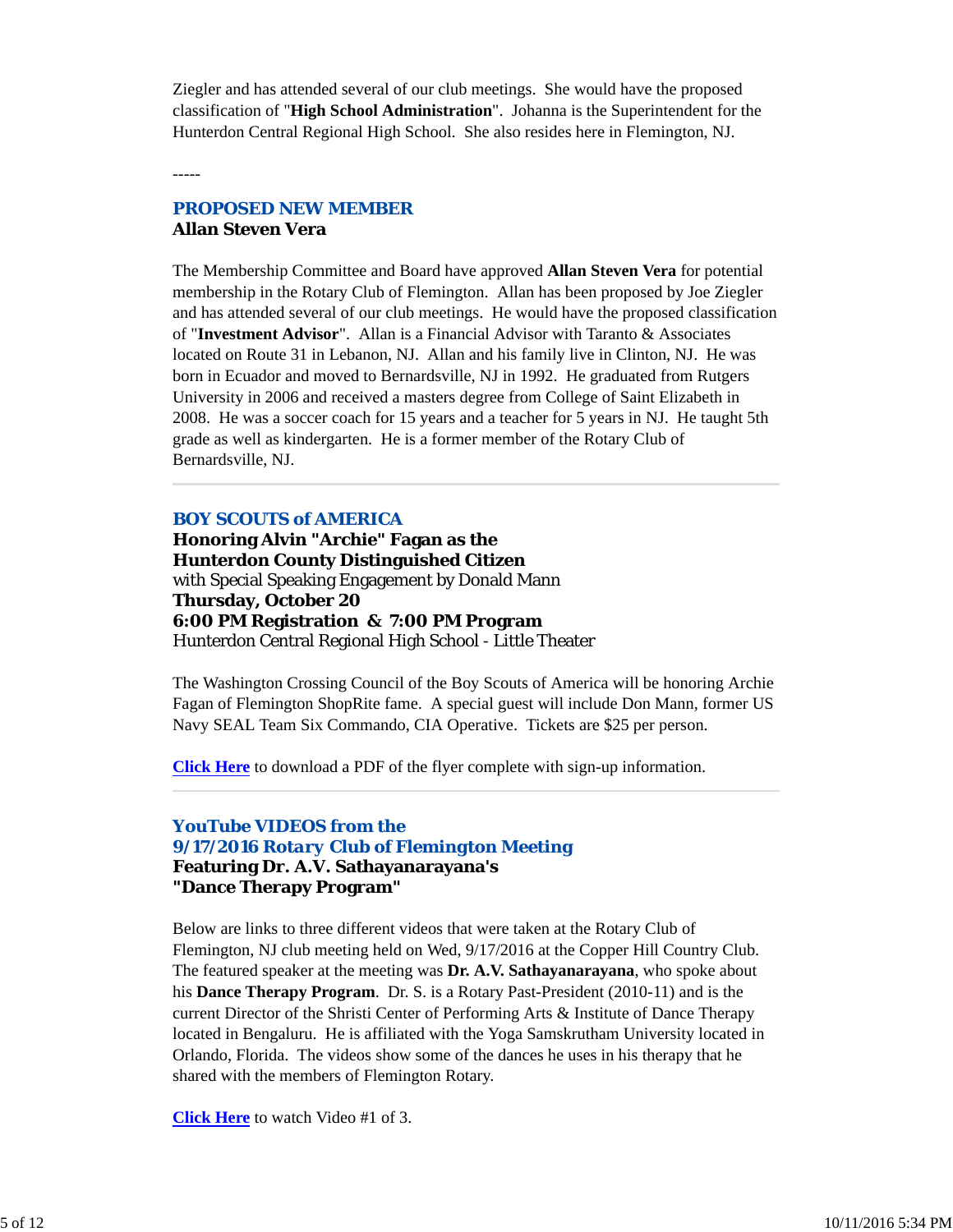**Click Here** to watch Video #2 of 3.

**Click Here** to watch Video #3 of 3.

# *REGISTER for the FOUNDATION SEMINAR* **October 15, 2016 The Pines Manor - Edison, NJ**

Dear Rotary Club of Flemington Members,

The Annual Foundation Grants Seminar is scheduled for **Saturday morning, October 15, 2016**, at The Pines Manor, 2085 NJ-27, Edison, NJ 08817. Sign-in and a great breakfast begin at 8:00 AM with the program starting at 8:30 AM. We will get you out by 11:30 AM or sooner. Dr. Michael Hart, District Foundation Chair, is planning a comprehensive program. Your club's representation is required for both Global Grants and District Grants. Also, your club is required to execute a Memorandum of Agreement (MOA), which will be explained at the seminar.

Just about every club in the district attended last year's seminar, and almost every club was approved for a district grant or two! So come and learn more about accessing over \$250,000 in available matching Global Grants, and find out how to tap into District Designated Funds (DDF) for local projects.

**You must register on-line at DACdb**. My hope is that at least two people from each club attend, the foundation chair and the president-elect. (But more are welcome.) The Foundation Chair (or representative) is FREE; all others are \$40.

Registrations are processed ONLY through the District and Club database, with checks mailed to District Secretary in advance of the seminar.

Registrations are processed ONLY through the District and Club database, with checks mailed to District Secretary in advance of the seminar.

Thank you very much for your cooperation in this regard.

PDG D. Michael Hart Rotary Foundation Committee Chair



### *The Flemington Rotary MEMBER DIRECTORY Is Updated on the Website*

A PDF copy of the Club Directory kept on the club website, located on the password protected "**Members Only**" page. To access this, simply goto **www.FlemingtonRotaryNJ.org** and click on "Members

Only" in the upper left. The page is password protected. If you do not have the password, simply email us and request it.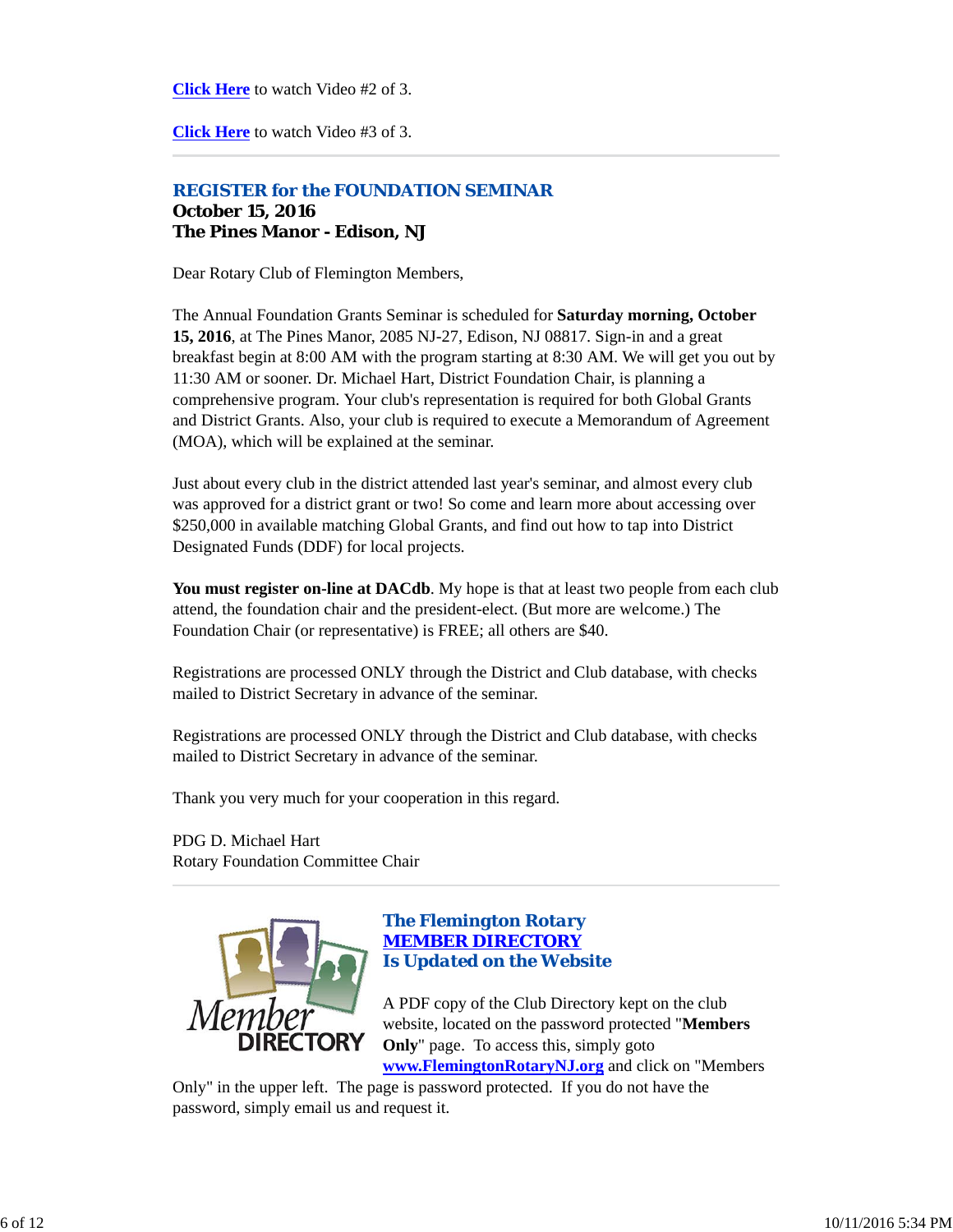If you see any updates that need to be made (a change of address, email, phone number, something is not listed correctly, etc.), please email Sandy Clark and request any changes to be made. **Click Here** to generate an email to Sandy.



# *SPEAKERS & PROGRAMS BEING SOUGHT*

Mick Schaible is looking for some ideas for upcoming meeting programs and speakers. If you have any leads, please pass them onto Mick, who will follow-up to schedule the speaker.

**Click here** to generate an email directly to Mick.



As you know, the Rotary Club of Flemington is a member of the H.C. Chamber of Commerce. This enables all Rotarians the ability to attend a Chamber function as a "member". If someone asks you what your business is, you would explain that you are a member representing the Rotary Club of Flemington. **Click Here** to visit the Chamber website for a listing of upcoming events.



# *Jersey Talk Radio - Internet Radio "THE ROTARY HOUR"* **Tuesdays** from **5pm to 6pm**

PDG Megan Jones-Holt is the host of "The Rotary Hour" on the "Jersey Talk Radio" internet radio station. She is always looking for guests to have on the show. If you are intersted, please get in touch with Megan at (908)894-4590 or **mjonesholt@gmail.com**.

**Click Here** to listen to the Internet Radio station from your PC, smart phone, mobile device, etc.

### *ROTARY DISTRICT 7510 NEWS*

**Click Here** to read the current news from our Rotary District 7510.

# *UPCOMING DATES TO NOTE:*

Wed, 10/12: District Governor Official Visit (DG Charles Minton) Wed, 10/19: Teresa Diaz, Hunterdon County Polytech Commercial Arts/Animation Instructor, will give a presentation on LGBTQ+ from an educators point of view. LGBTQ+ stands for lesbian, gay, bisexual, transgender, and queer (and/or questioning) individuals/identities.

Wed,  $10/26$ : Bob Newland - Foster Home in Africa (screen & projector required for presentation)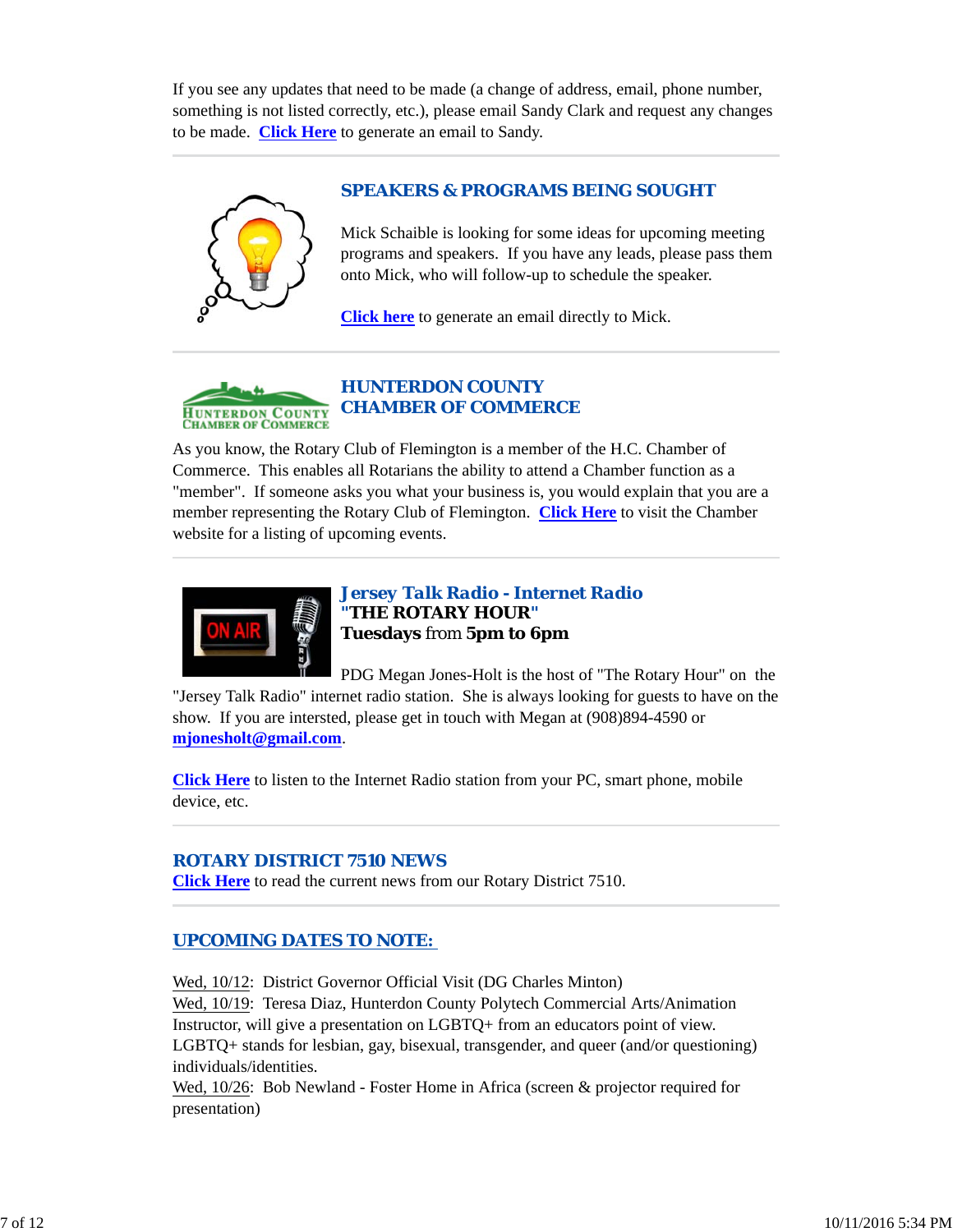Wed, 11/02: Jeff Harrison regarding his Trip to Haiti with Tabasamu, the group providing dental education to children and teachers. As much time as possible requested. Wed, 11/09: Daniel Shungu, Executive Director of United Front Against Riverblindness (UFAR), to speak about the Tropical Disease: Riverblindness Wed, 11/16: Open Wed, 11/23: Open Wed, 11/30: Open

**Next RCOF Board Meeting**: Tues, 10/11/2016. (Held bi-monthly). **Next Membership Meeting**: Wed, 10/19/2016 at 1:30 PM (Usually the 2<sup>nd</sup> Wed).

### **Upcoming RCOF Club Events, Fundraisers, Fellowship Events, Etc**.:

Sat, 10/29: **Pancake Day, Halloween High School & Costume Contest** Fri, 12/2: Main Street Flemington Christmas Tree Lighting

#### **Rotary District 7510 Events & Functions:**

Wed, 10/5: NJ State Vocational Assembly Mon, 11/14: Eat, Drink & Share at 6:00pm (The Pines Manor, Route 27 & Talmadge Road - Edison, NJ) 3/2/17: President-Elect Training Seminar (PETS 1) 3/23 to 3/25/17: President-Elect Training Seminar (PETS 2) 5/5 to 5/7/17: District Conference at the Shawnee Inn 6/10 to 6/14/17: Rotary International Convention in Atlanta, Georgia

### *COMMITTEE LIST:*

**Click Here** to download the listing of all current Club Committee's and its members.

#### *"MEMBERS ONLY" WEBSITE:*

### **Click Here for the Members Only section of the website to find:**

1) The "Membership Proposal Form" to propose a new member.

- 2) New Member Information.
- 3) An Online Copy of the Club Membership Directory.
- 4) A Link to All Photos Albums of the Club.

### *ROTARY WEBSITE LINKS:*

Rotary International: **www.Rotary.org** Rotary District 7510: **www.RotaryNJ.org**

### *NEARBY ROTARY CLUB MEETINGS:*

As A Rotarian, you are Welcome to attend a Rotary Club meeting anywhere in the world. Click here for the Rotary Club Locator App. Or see below for some local meetings:

Mondays

**Lambertville/New Hope** (6:30 pm) - Lambertville Station Restaurant; 11 Bridge Street, Lambertville NJ 08530 **Piscataway** (12:15 pm) - Radisson Hotel; 21 Kingsbridge Road, Piscataway, NJ 08854

Tuesdays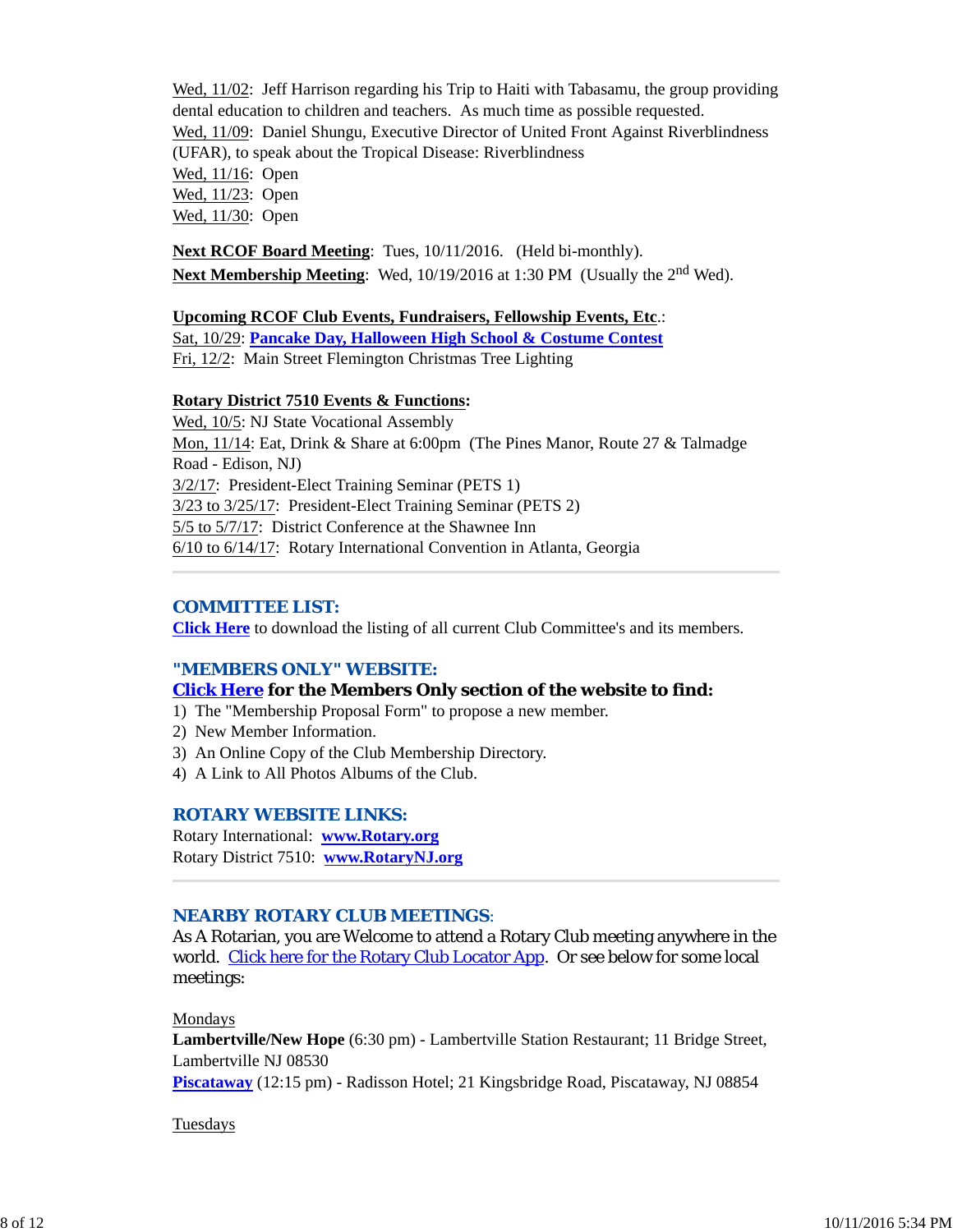**Whitehouse** (12:15 pm) - Max's 22; 456 Route 22 West, Whitehouse Station, NJ 08889 **Princeton** (12:15 pm) - The Nassau Club; 6 Mercer Street, Princeton, NJ 08540 **Bridgewater-Bound Brook** (12:15 pm) - Arbor Glenn; 100 Monroe St, Bridgewater 08807

### **Wednesdays**

**Branchburg Township** (7:30 am): Stoney Brook Grille; 1285 Route 28, North Branch, NJ 08876

**Flemington** (12:15pm): Copper Hill Country Club; 100 Copper Hill Road, Ringoes, NJ 08851

**Hillsborough Township** (6:15 pm): Pheasant's Landing; 311 Amwell Road (Rt. 514), Hillsborough, NJ 08844

### Thursdays

**Clinton Sunrise** (7:30 am): Clinton Fire Department; New Street, Clinton, NJ 08809 **Somerville/Bridgewater** (12:15 pm): Bridgewater Manor; 1251 US Highway 202/206, Bridgewater, NJ 08807

**Trenton** (12:15 pm): Freddie's Tavern; 12 Railroad Avenue, West Trenton, NJ 08628

### Fridays

**North Hunterdon** (12:15 pm): Beaver Brook County Club; 25 County Club Drive, Annandale, NJ 08801

**Princeton Corridor** (12:15pm): Hyatt Regency; 102 Carnegie Center, Rt. 1 North, Princeton, NJ 08540

### eClub

**Rotary eClub of Hunterdon Horizon**: View website for meetings or online makeups.

# RI President's Call for Action in **2016-2017**: **"Rotary Serving Humanity"**

# **Rotary Club of Flemington - Our 93rd Year**

Founded October 3, 1923 \* Charter #1529 \* District 7510

| <b>Daniel James "D.J." Wright</b>                 |
|---------------------------------------------------|
| <b>Kim Metz</b>                                   |
| Karen Widico                                      |
| <b>Bob Newland</b>                                |
| Lynn Hyman                                        |
| Mick Schaible (immediate Past-President)          |
| <b>Sandy Clark</b>                                |
| <b>Joe Ziegler</b>                                |
| <b>Ken Skowronek</b>                              |
| <b>John F. Germ</b> (Chattanooga, Tennessee, USA) |
| <b>Charles Minton</b> (Union, NJ)                 |
| <b>Bob Zeglarski</b> (Roselle-Rosselle Park)      |
|                                                   |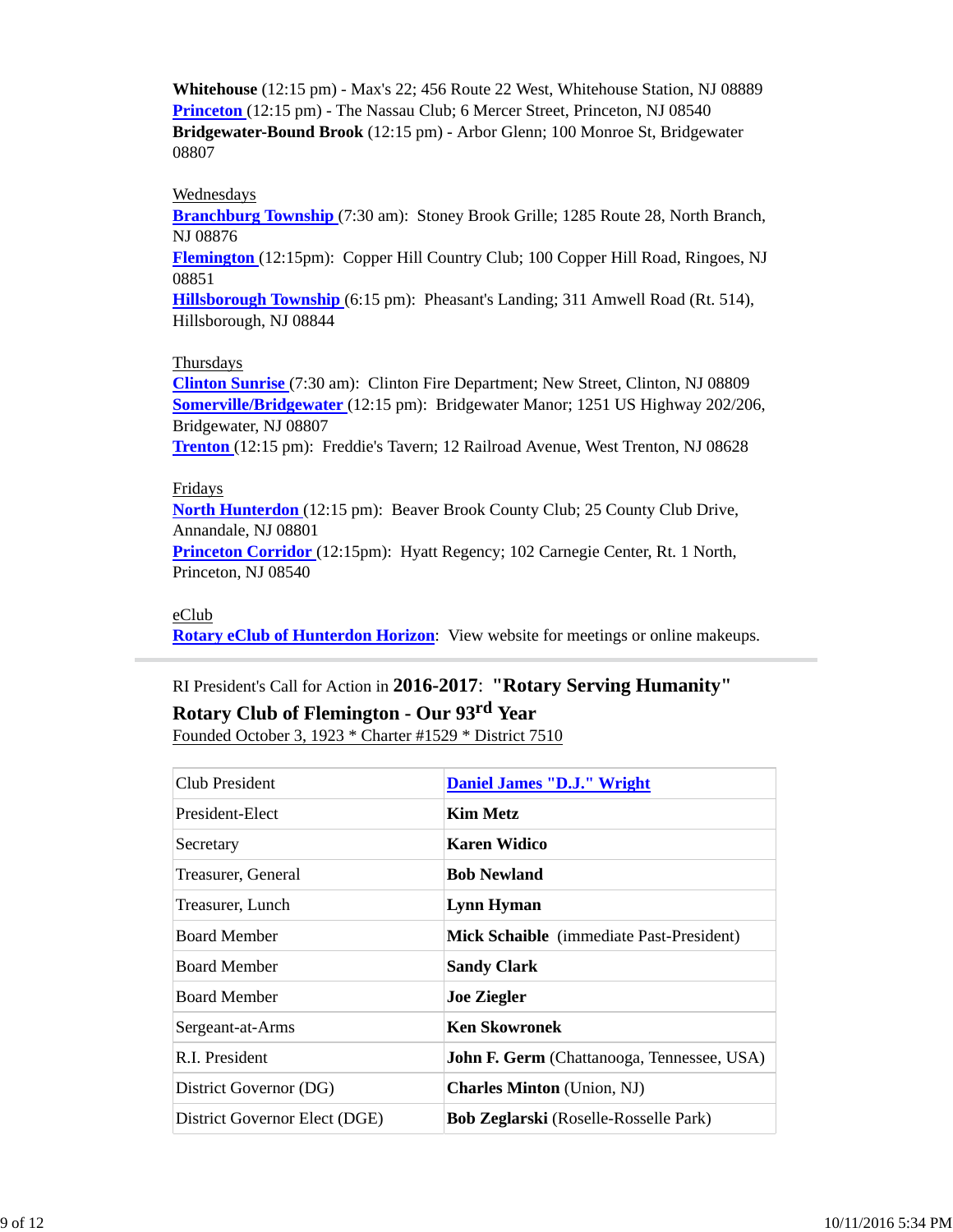| District Governor Nomimee (DGN)          | <b>John Shockley</b> (Hillsborough)         |
|------------------------------------------|---------------------------------------------|
| <b>Assistant District Governor (ADG)</b> | <b>Albert Varga</b> (Lambertville-New Hope) |

Club Meetings: **Wednesday, 12:15 pm, Copper Hill Country Club** 100 Copper Hill Road, Ringoes 08551



*MISSION STATEMENT*: The mission of Rotary International is to assist and guide Rotarians and Rotary clubs to accomplish the Object of Rotary to ensure Rotary's continuing relevance and to help build a better world, emphasizing service activities by individuals and groups that enhance the quality of life and human dignity, encouraging high ethical standards, and creating greater understanding among all people to advance the search for peace in the world.

**THE OBJECT OF ROTARY:** The object of Rotary is to encourage and foster the ideal of service as a basis of worthy enterprise and, in particular, to encourage and foster:

**1st**: The development of acquaintance as an opportunity for service;

**2nd**: High ethical standards in business and professions, the recognition of the worthiness of all useful occupations, and the dignifying of each Rotarian's occupation as an opportunity to serve society;

**3rd**: The application of the ideal of service in each Rotarian's personal, business and community life;

**4th**: The advancement of international understanding, goodwill, and peace through a world fellowship of business and professional persons united in the ideal of service.

**THE 4-WAY TEST:** "Of the things we think, say or do:

**1st**: Is it the Truth?

2<sup>nd</sup>: Is it Fair to all concerned?

- **3rd**: Will it build goodwill and better friendships?
- **4th**: Will it be beneficial to all concerned?"

# *ROTARY's AVENUE'S OF SERVICE*: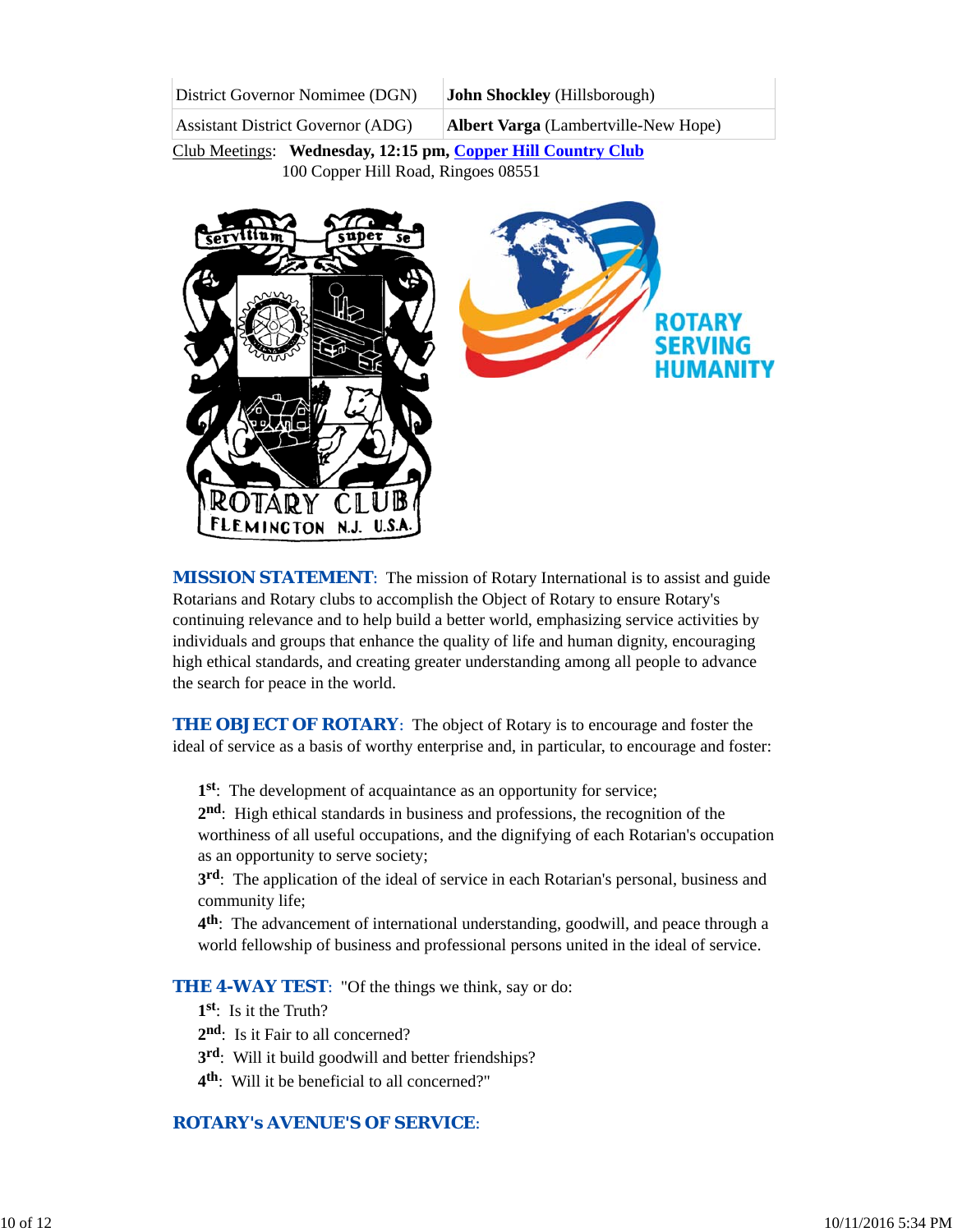**1)** Through **Club Service**, we have fun, build lasting friendships, and make sure that our club runs well.

**2)** Through **Vocational Service**, we volunteer our professional skills to serve others and promote integrity in everything we do.

**3)** Through **Community Service**, we address local needs and work with our community to bring lasting improvements.

**4)** Through **International Service**, we meet humanitarian needs around the globe and promote world understanding and peace.

**5)** Through **Youth Service**, we work with young people to help them become the next generation of leaders, visionaries, and peacemakers.

| <b>Rotarian</b>                   | <b>Member Since</b> | <b>Classification</b>                    |  |  |
|-----------------------------------|---------------------|------------------------------------------|--|--|
| Black, Bruce B.                   | 2007                | <b>Health and Fitness</b>                |  |  |
| Bohler, Herbert C. (Herb)         | 1977                | <b>Specialty Advertising</b>             |  |  |
| <b>Boynton, Adam</b>              | 2016                | <b>Church / Social Services</b>          |  |  |
| Chittenden, Robert L. (Bob)       | 2003                | M.E.F.P. Consulting Engineering          |  |  |
| Clark, Arthur L. (Sandy)          | 1987                | Printing                                 |  |  |
| Davidson, James G. (Jim)          | 2002                | <b>Rubber Products</b>                   |  |  |
| del Campo, Ann                    | 2016                | <b>Scientist &amp; Farmer</b>            |  |  |
| Ferrari, Frederick J. (Fred)      | 1964                | Orthodontia                              |  |  |
| Fisher, Charles H. (Charlie)      | 1961                | <b>Funeral Services</b>                  |  |  |
| Fisher, Thomas H. (Tom)           | 2012                | <b>Property &amp; Casualty Insurance</b> |  |  |
| Harrison, Jeffrey (Jeff)          | 1996                | Psychotherapy                            |  |  |
| <b>Goldsmith, Cheryl</b>          | 2016                | <b>Realtor</b>                           |  |  |
| <b>Goodwin, Michael S.</b>        | 2016                | <b>Youth Development</b>                 |  |  |
| Hyman, Lynn                       | 2010                | <b>Retail Banking</b>                    |  |  |
| Kamnitsis, Christopher P. (Chris) | 2001                | <b>Financial Planning</b>                |  |  |
| <b>Kritharis, Nikolaos (Nik)</b>  | 2016                | <b>Dentistry</b>                         |  |  |
| Liebross, Ira                     | 1997                | <b>Family Medicine</b>                   |  |  |
| Loew, Darren                      | 2002                | Orthodontics                             |  |  |
| Martin, Teresa (Terry)            | 1993                | Solid Waste/Recycling                    |  |  |
| Mazujian, Harry                   | 2004                | Clergy                                   |  |  |
| McWilliams, Nancy                 | 1992                | Psychotherapy                            |  |  |
| Metz, Kim                         | 2007                | <b>Technical Education</b>               |  |  |
| Muller, George D.                 | 1964                | <b>Cut Glass Manufacturing</b>           |  |  |
| Nastasi, William (Bill)           | 1996                | <b>General Contracting</b>               |  |  |
| Newland, Robert D. (Bob)          | 1998                | Insurance                                |  |  |
| Ownes, Terry M.                   | 1987                | <b>Floor Covering</b>                    |  |  |
| Phelan, Christopher J. (Chris)    | 2009                | <b>Chamber Of Commerce</b>               |  |  |
| Randolph, R. Wayne                | 1982                | Veterinary Medicine                      |  |  |
| Rogow, Stephen S. (Steve)         | 1973                | Orthodontics                             |  |  |
| Ruberto, Johanna S.               | 2016                | <b>High School Administration</b>        |  |  |

### **2016-2017 CLUB MEMBER ROSTER Rotary Club of Flemington, NJ** Current Number of Members: 42